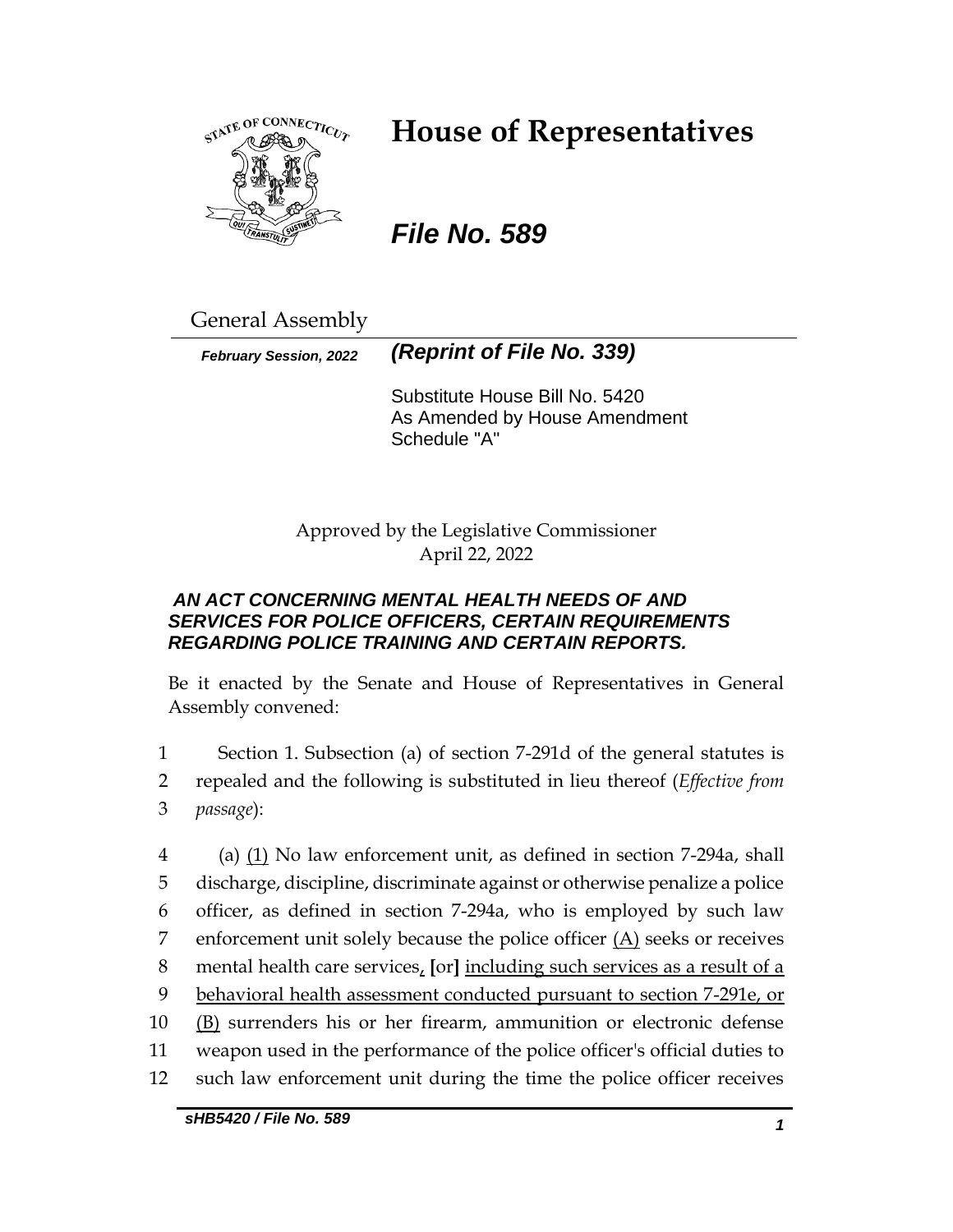mental health care services.

 $(2)$  The provisions of this subsection shall not be applicable to a police officer who **[**(1)**]** (A) seeks or receives mental health care services to avoid disciplinary action by such law enforcement unit, or **[**(2)**]** (B) refuses to submit himself or herself to an examination as provided in subsection (b) of this section.

 Sec. 2. (NEW) (*Effective from passage*) (a) Not later than July 1, 2023, the Police Officer Standards and Training Council shall (1) after consultation with persons with mental or physical disabilities and advocates on behalf of such persons, develop a training curriculum for police officers regarding interactions with persons who have mental or physical disabilities, and (2) after consultation with persons who are deaf, hard of hearing or deaf-blind and advocates on behalf of such persons, develop a training curriculum for police officers regarding interactions with persons who are deaf, hard of hearing or deaf-blind.

 (b) On and after October 1, 2023, each police basic or review training program conducted or administered by the Police Officer Standards and Training Council, the Division of State Police within the Department of Emergency Services and Public Protection or a municipal police department shall include the training curriculum developed pursuant to subsection (a) of this section.

 Sec. 3. (*Effective from passage*) (a) There is established a task force to study the mental health needs of law enforcement officers. The task force shall (1) examine the mental health needs of law enforcement officers, (2) list the programs that serve or could be available to serve the mental health needs of officers, (3) identify barriers to accessing such programs, such as issues regarding confidentiality and disclosure of information regarding treatment, and (4) make recommendations for policies, practices and legislation to address the mental health needs of officers, encourage officers to access programs and eliminate barriers to accessing programs.

# *sHB5420 / File No. 589 2* (b) The task force shall consist of the following members: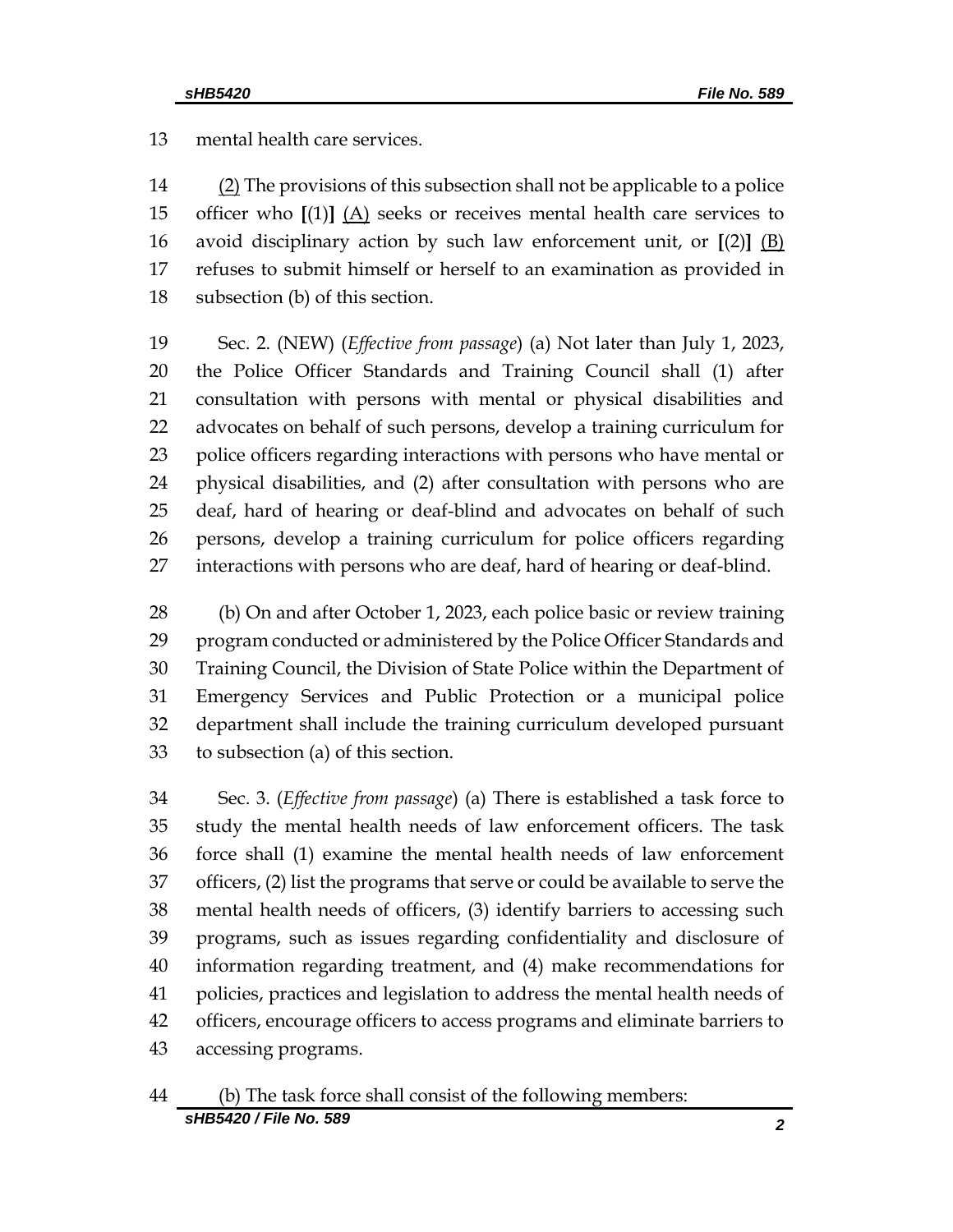(1) One appointed by the speaker of the House of Representatives, who shall be a representative of the Honor Wellness Center or a nonprofit organization providing mental health treatment for police officers;

 (2) One appointed by the president pro tempore of the Senate, who shall be a representative of the Connecticut Alliance to Benefit Law Enforcement or a nonprofit organization that provides training to police officers on mental health issues;

 (3) One appointed by the majority leader of the House of Representatives, who shall be a representative of a labor organization representing sworn members of the Division of State Police within the Department of Emergency Services and Public Protection;

 (4) One appointed by the majority leader of the Senate, who shall be a police officer from a municipal police department;

 (5) One appointed by the minority leader of the House of Representatives, who shall be a representative of the Police Officers Association of Connecticut;

 (6) One appointed by the minority leader of the Senate, who shall be a police officer from a municipal police department;

 (7) The Commissioner of Emergency Services and Public Protection, or the commissioner's designee;

 (8) The Commissioner of Mental Health and Addiction Services, or the commissioner's designee;

 (9) The chairperson of the Police Officer Standards and Training Council, or the chairperson's designee; and

 (10) Two appointed by the Governor, one of whom shall be a municipal police chief representing the Connecticut Police Chiefs Association and one of whom shall be a representative of a labor organization representing sworn members of municipal police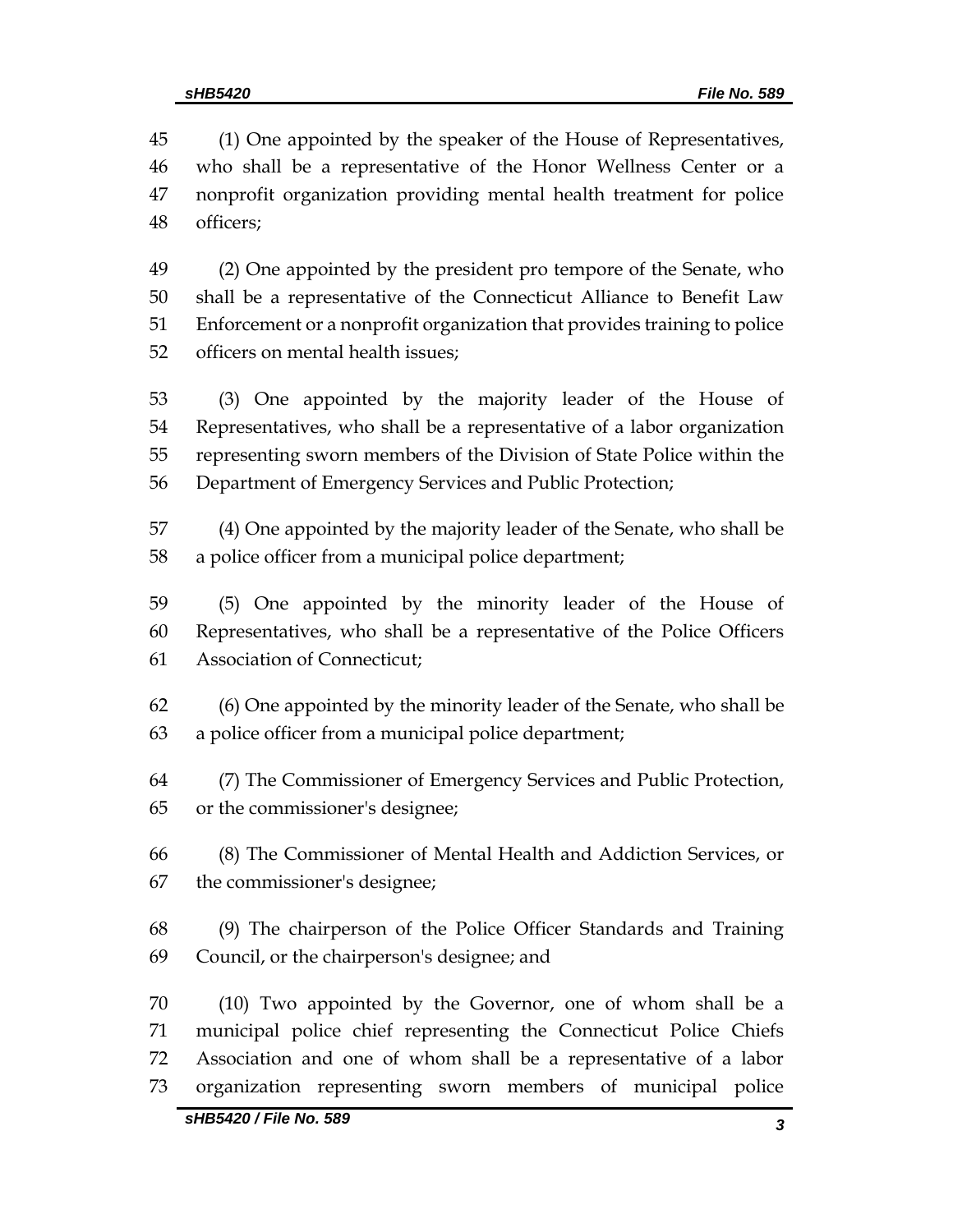departments.

 (c) Any member of the task force appointed under subdivision (1), (2), (3), (4), (5) or (6) of subsection (b) of this section may be a member of the General Assembly.

 (d) All initial appointments to the task force shall be made not later than thirty days after the effective date of this section. Any vacancy shall be filled by the appointing authority.

 (e) The speaker of the House of Representatives and the president pro tempore of the Senate shall select the chairpersons of the task force from among the members of the task force. Such chairpersons shall schedule the first meeting of the task force, which shall be held not later than sixty days after the effective date of this section.

 (f) The administrative staff of the joint standing committee of the General Assembly having cognizance of matters relating to public safety and security shall serve as administrative staff of the task force.

 (g) Not later than January 1, 2023, the task force shall submit a report, in accordance with the provisions of section 11-4a of the general statutes, on its findings and recommendations to the joint standing committee of the General Assembly having cognizance of matters relating to public safety and security. The task force shall terminate on the date that it submits such report or January 1, 2023, whichever is later.

 Sec. 4. (*Effective from passage*) Not later than January 1, 2023, the Institute for Municipal and Regional Policy at The University of Connecticut, in consultation with the United Way of Connecticut, shall submit a report, in accordance with the provisions of section 11-4a of the general statutes, to the joint standing committee of the General Assembly having cognizance of matters relating to public safety and security. Such report shall include a study of a representative sample of 9-1-1 dispatch call data and an analysis of the percentage of such calls that would be more appropriately directed to the 2-1-1 Infoline program operated by the United Way of Connecticut.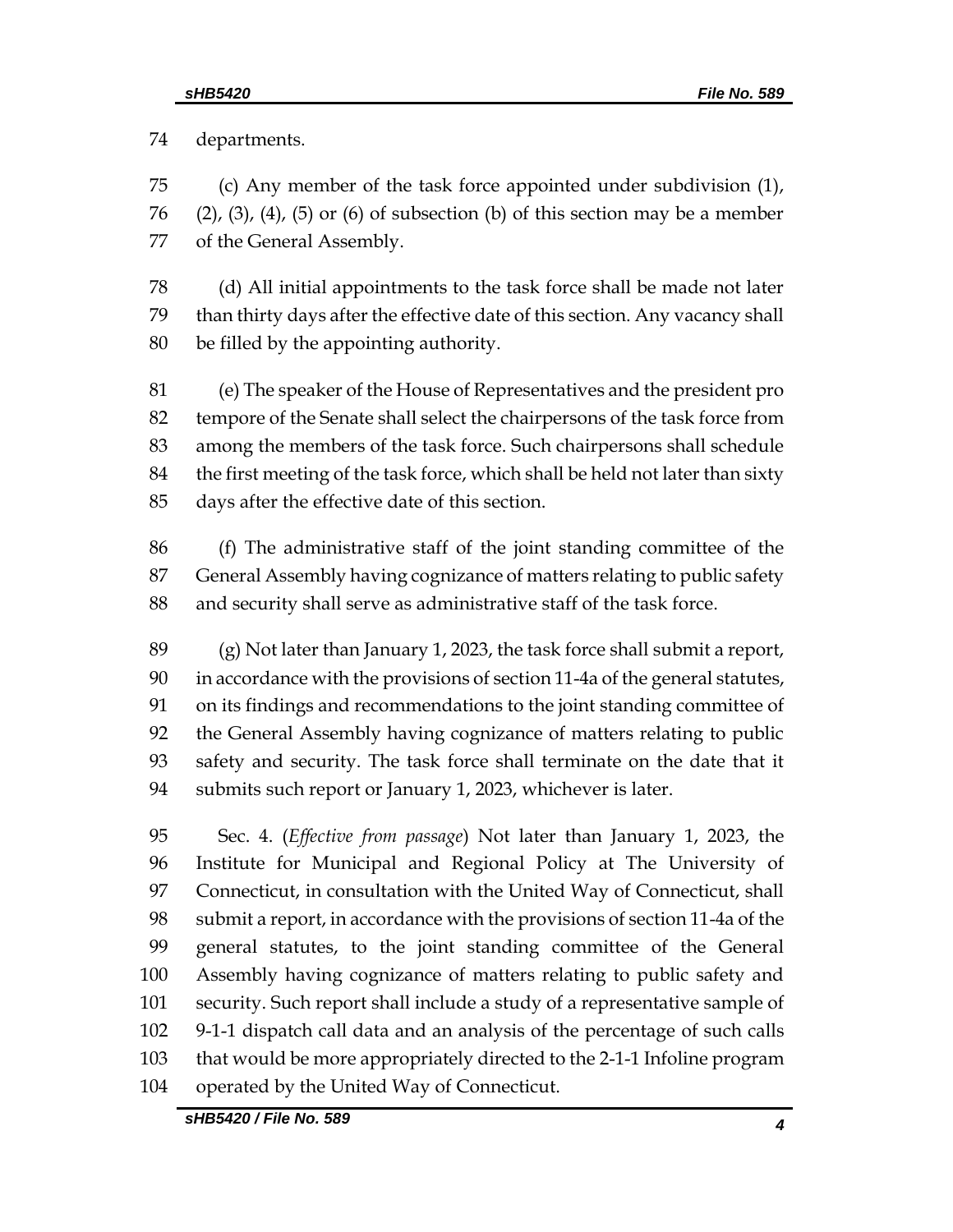Sec. 5. (*Effective from passage*) Not later than January 1, 2023, the Police Officer Standards and Training Council, established pursuant to section 7-294b of the general statutes, shall submit a report, in accordance with the provisions of section 11-4a of the general statutes, to the joint standing committee of the General Assembly having cognizance of matters relating to public safety and security. Such report shall:

 (1) (A) Provide the implementation status of the interactive electronic computer platform described in subdivision (9) of subsection (a) of section 7-294d of the general statutes, and (B) describe any criteria used by the council to determine when it is appropriate to allow officers to complete certified review training using such platform;

 (2) Determine whether any other training required of police officers after initial certification may be conducted through such an electronic computer platform or through any other on-line or remote format without compromising the quality of such training; and

 (3) Make recommendations for any legislation necessary to implement the council's findings.

 Sec. 6. (*Effective from passage*) Not later than January 1, 2023, the Department of Mental Health and Addiction Services shall submit a report, in accordance with the provisions of section 11-4a of the general statutes, to the joint standing committee of the General Assembly having cognizance of matters relating to public safety and security. Such report shall include an examination of the Community and Law Enforcement for Addiction Recovery project, including an analysis of whether such project has been successful in achieving its goals, and recommendations as to improvements to such project and whether it should be expanded throughout the state.

 Sec. 7. Section 7-294r of the general statutes is repealed. (*Effective October 1, 2023*)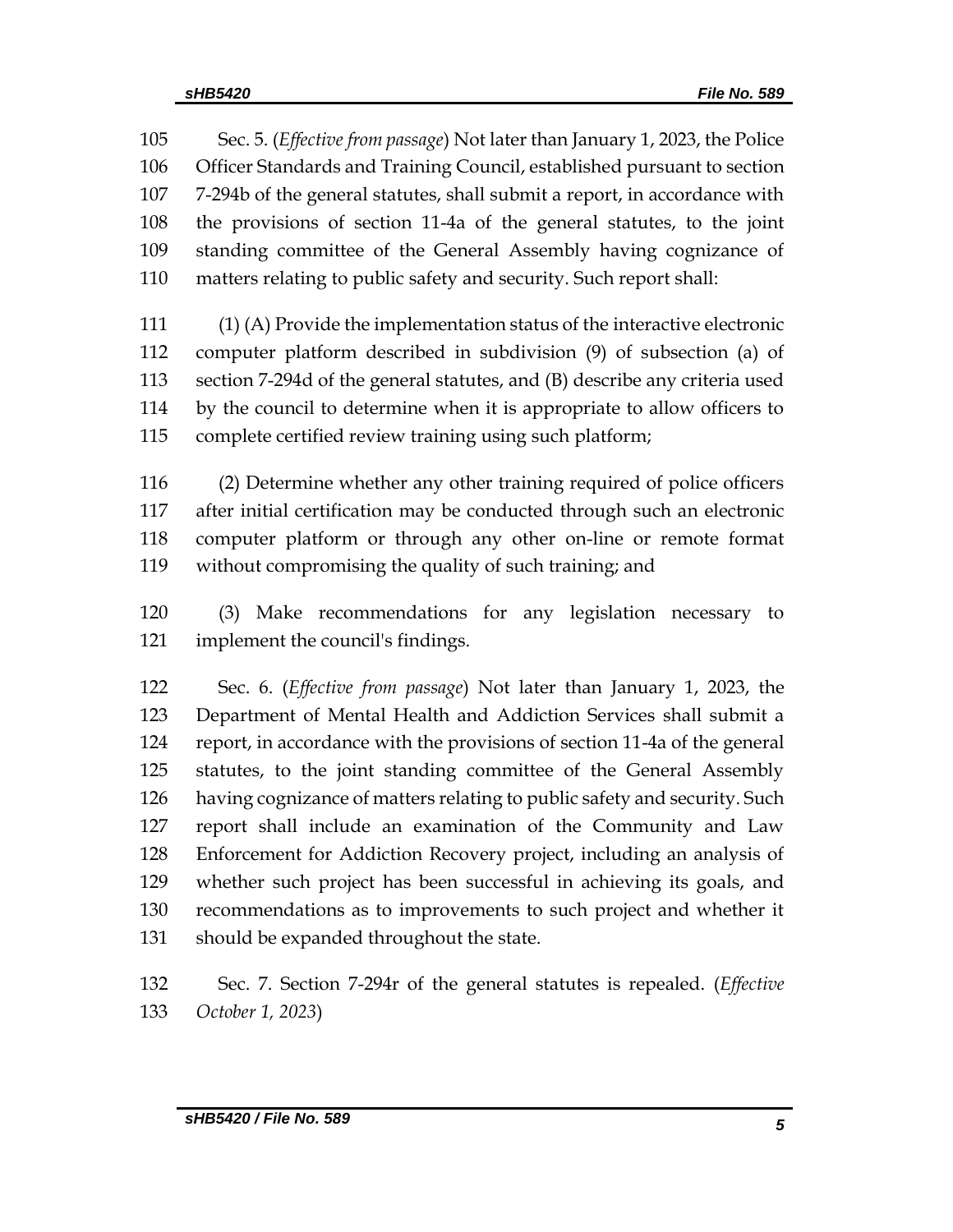| This act shall take effect as follows and shall amend the following |                 |                  |  |
|---------------------------------------------------------------------|-----------------|------------------|--|
| sections:                                                           |                 |                  |  |
|                                                                     |                 |                  |  |
| Section 1                                                           | from passage    | $7-291d(a)$      |  |
| Sec. $2$                                                            | from passage    | New section      |  |
| Sec. 3                                                              | from passage    | New section      |  |
| Sec. 4                                                              | from passage    | New section      |  |
| Sec. 5                                                              | from passage    | New section      |  |
| Sec. 6                                                              | from passage    | New section      |  |
| Sec. 7                                                              | October 1, 2023 | Repealer section |  |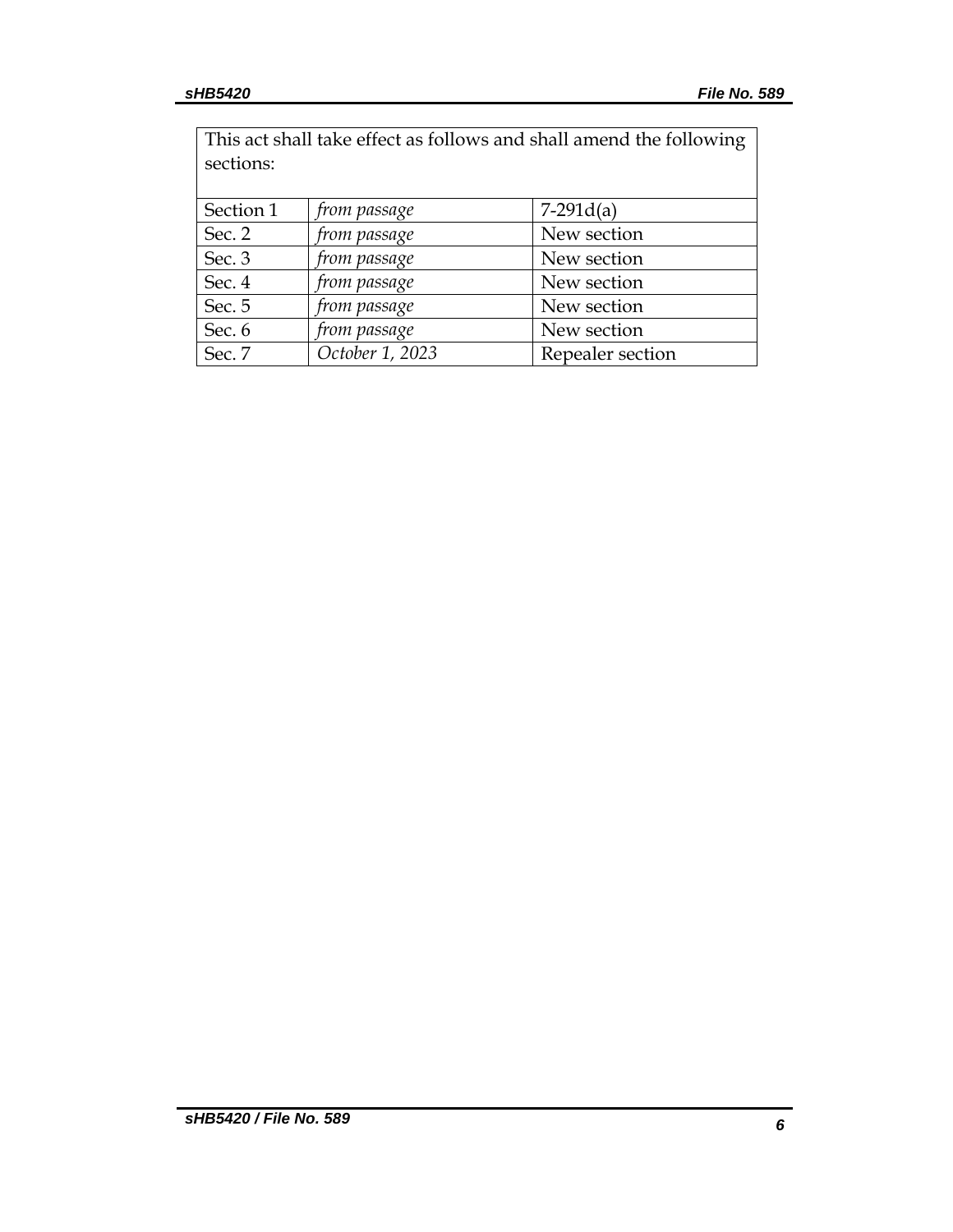*The following Fiscal Impact Statement and Bill Analysis are prepared for the benefit of the members of the General Assembly, solely for purposes of information, summarization and explanation and do not represent the intent of the General Assembly or either chamber thereof for any purpose. In general,*  fiscal impacts are based upon a variety of informational sources, including the analyst's professional *knowledge. Whenever applicable, agency data is consulted as part of the analysis, however final products do not necessarily reflect an assessment from any specific department.*

#### *OFA Fiscal Note*

*State Impact:* None

*Municipal Impact:* None

#### *Explanation*

The bill, which requires (1) studies by the Institute for Municipal and Regional Policy and the Police Officer Standards and Training (POST) Council, (2) a task force to study the mental health needs of law enforcement, and (3) POST to develop a training program for police officers interacting with people with mental or physical disabilities, has no fiscal impact.

House "A" eliminates the cost of the underlying bill by striking section 3 and the associated appropriation of \$100,000 to the Department of Mental Health and Addiction Services (DMHAS) in FY 23.

*The Out Years*

*State Impact:* None *Municipal Impact:* None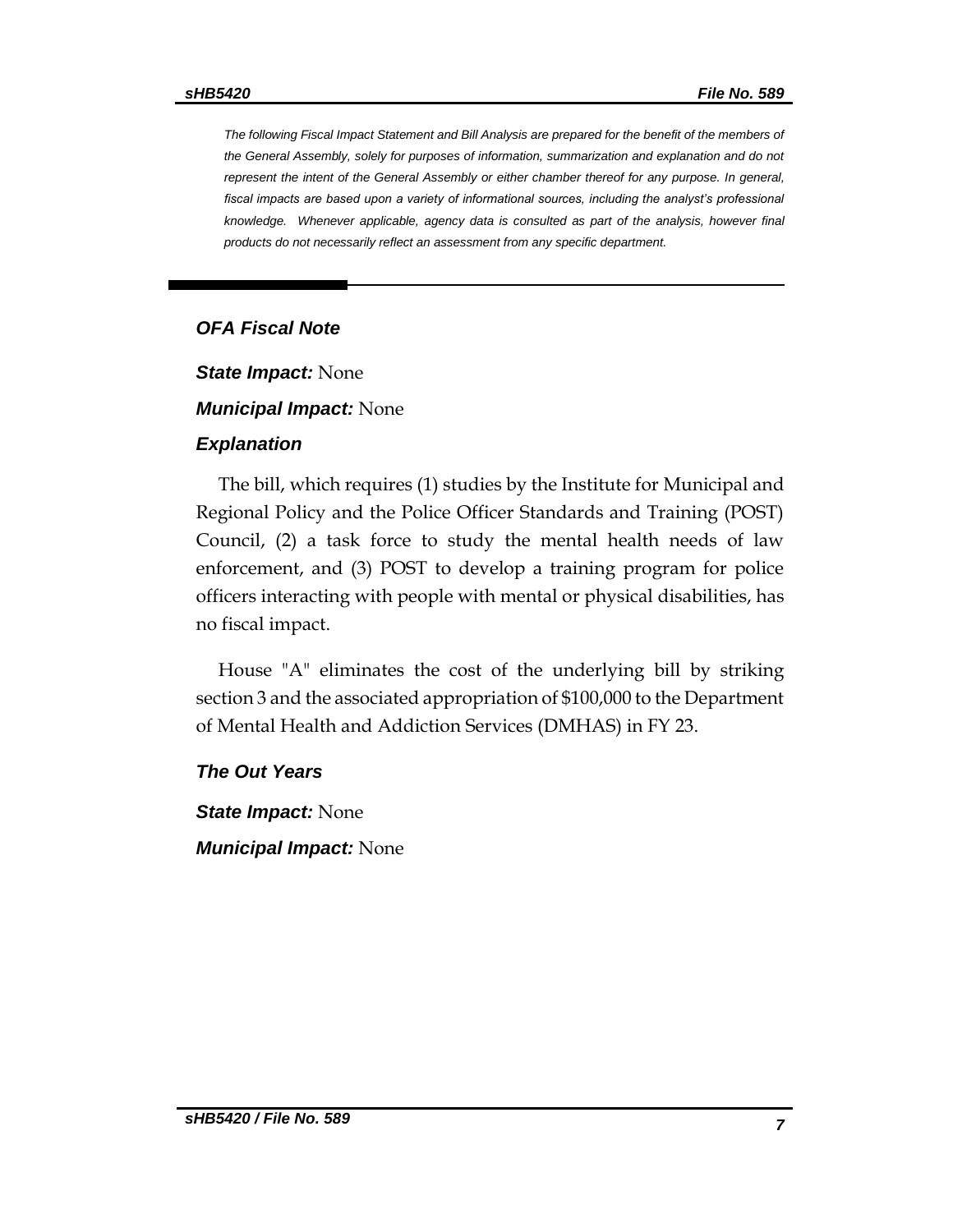# **OLR Bill Analysis sHB 5420 (as amended by House "A")\***

# *AN ACT CONCERNING MENTAL HEALTH NEEDS OF AND SERVICES FOR POLICE OFFICERS, CERTAIN REQUIREMENTS REGARDING POLICE TRAINING AND CERTAIN REPORTS.*

### **SUMMARY**

This bill makes several changes affecting law enforcement and related agencies, including the Police Officer Standards and Training Council (POST), mainly about mental health (for both police officers and those with whom they interact). Generally, it:

- 1. extends existing employment protections to certain police officers who seek or receive mental health care services after undergoing a required behavioral health assessment (§ 1);
- 2. eliminates police basic and review training on handling incidents involving a person affected with a serious mental illness and replaces it with training on interacting with people who (a) have mental or physical disabilities or (b) are deaf, hard of hearing, or deaf-blind  $(S\S 2 \& 7);$
- 3. sets up a task force to study law enforcement officers' mental health needs (§ 3);
- 4. by January 1, 2023, requires UConn's Institute for Municipal and Regional Policy, in consultation with the United Way of Connecticut, to submit a report to the Public Safety and Security Committee that includes a study of a representative sample of 911 calls and analyzes the percentage of the calls that would be more appropriately directed to the 2-1-1 Infoline program (which the United Way of Connecticut operates) (§ 4);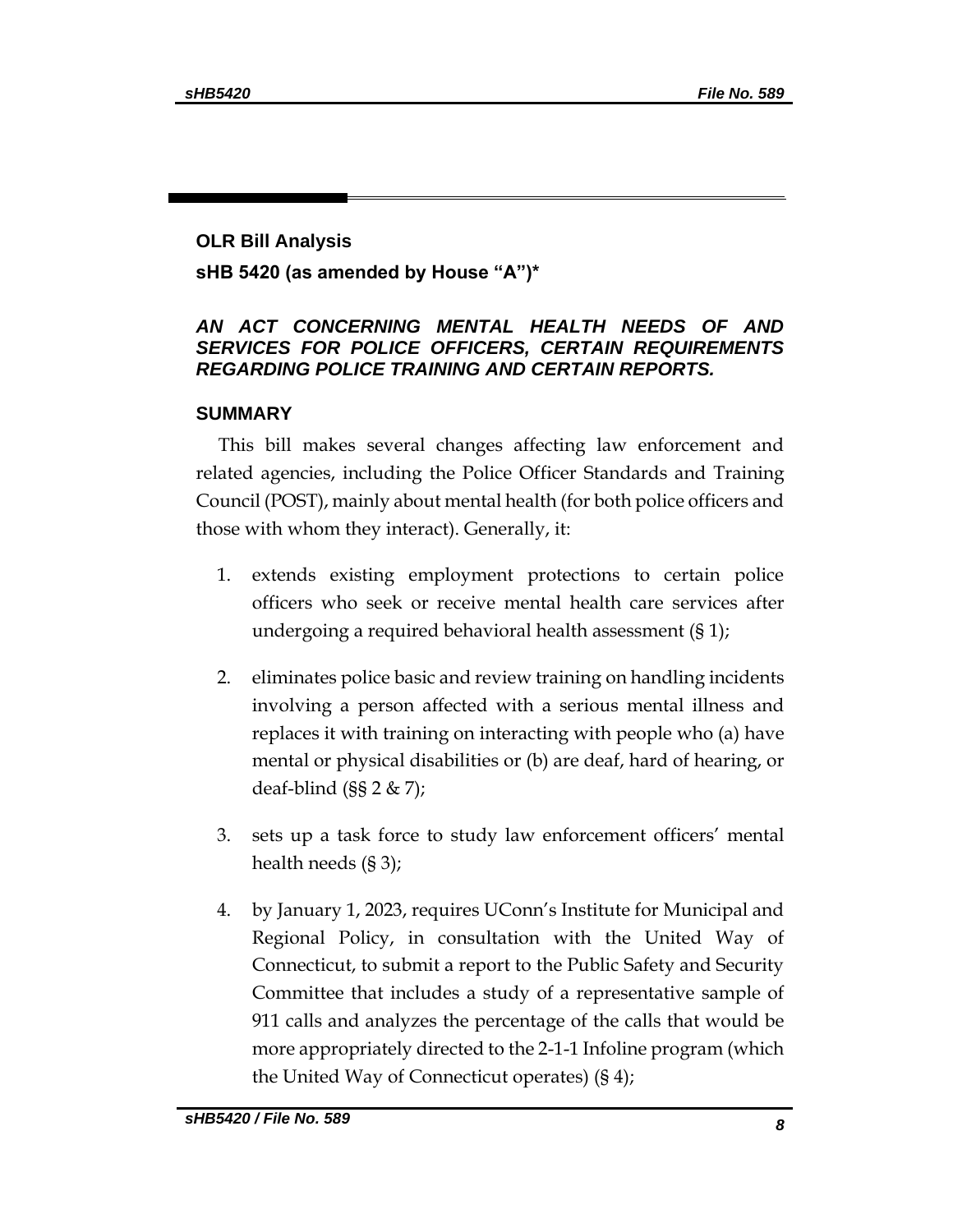- 5. requires a report on the use of online or remote technology by POST for police officer training after initial certification (§ 5); and
- 6. requires the Department of Mental Health and Addiction Services (DMHAS) to report to the legislature about the Community and Law Enforcement for Addiction Recovery project's status (§ 6).

The bill also makes technical and conforming changes.

\*House Amendment "A" eliminates the underlying bill's \$100,000 FY 23 appropriation for DMHAS to give grants to nonprofit organizations to provide crisis intervention training to police officers.

EFFECTIVE DATE: Upon passage, except the repeal of the current training on handling incidents involving an individual affected with a serious mental illness is effective October 1, 2023.

#### **§ 1 — EMPLOYMENT PROTECTIONS**

Existing law generally prohibits a law enforcement unit from discharging, disciplining, discriminating against, or penalizing a police officer it employs only because the officer, among other things, seeks or receives mental health care services. The bill extends this protection to officers who seek or receive services due to a required behavioral health assessment. (By law police officers must submit to a behavioral health assessment at least every five years as a condition of continued employment (CGS § 7-291e).)

Under existing law and the bill, the protection does not apply to officers who seek or receive mental health care services to avoid disciplinary action.

#### **§§ 2 & 7 — OFFICER TRAINING CURRICULA**

Current law requires state and local police basic and review training to include a course on handling incidents involving a person affected with a serious mental illness (CGS § 7-294r). The bill eliminates this course requirement and instead requires POST to develop training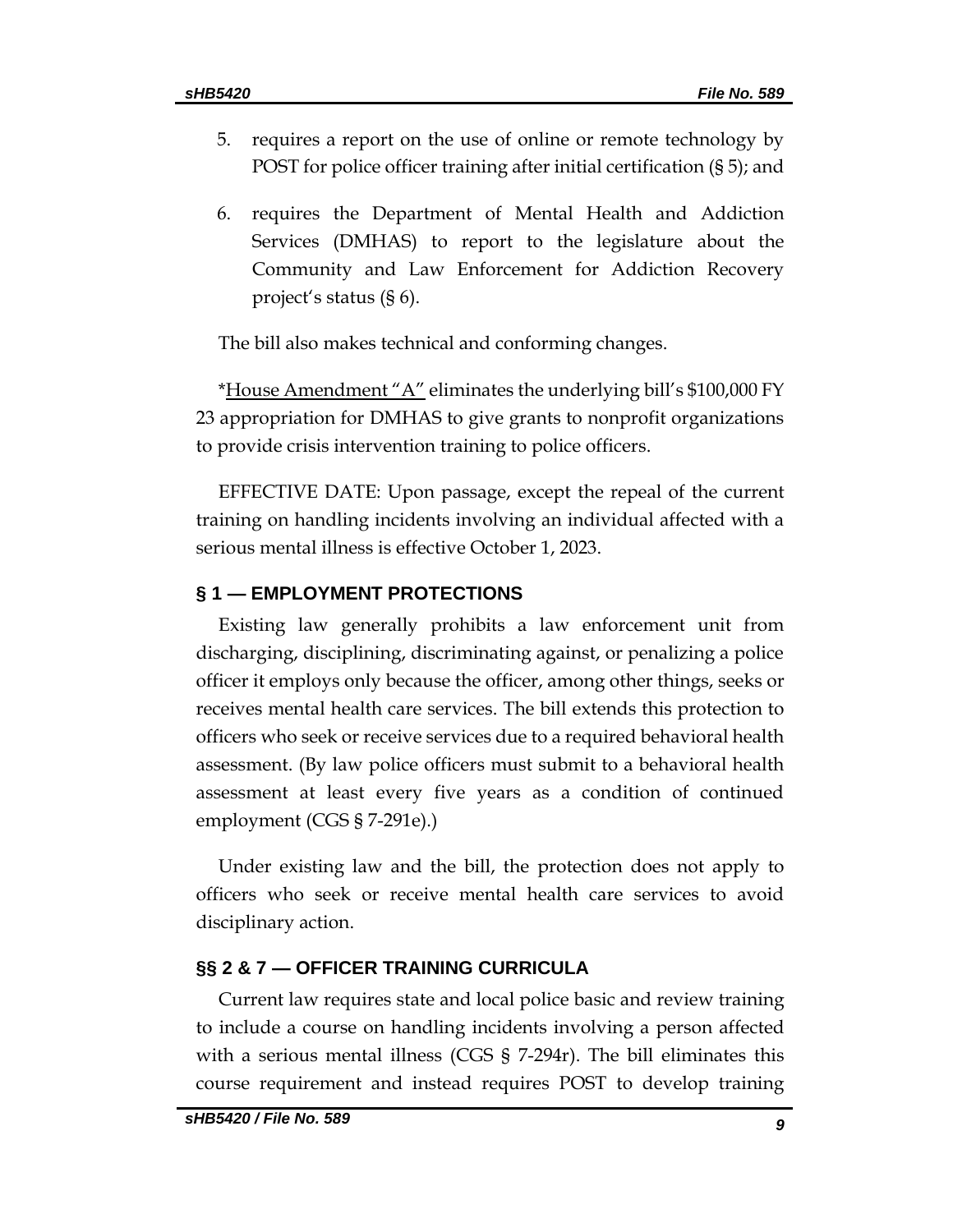curricula, by July 1, 2023, for police officers on interacting with people who (1) have mental or physical disabilities and (2) are deaf, hard of hearing, or deaf-blind. In developing both curricula, POST must first consult with individuals with these characteristics and advocates on their behalf. Beginning October 1, 2023, each police basic or review training program conducted or administered by POST, the State Police, or a municipal police department must include the new curricula.

Existing law, unchanged by the bill, requires police basic and review training programs to include training on handling incidents involving juveniles and adults with autism spectrum disorder, cognitive impairment, or nonverbal learning disorder (CGS §§ 7-294h).

# **§ 3 — MENTAL HEALTH TASK FORCE**

#### *Purpose*

The bill creates an 11-member task force to study law enforcement officers' mental health needs. The task force must:

- 1. examine these officers' mental health needs;
- 2. list the programs that serve or could be available to serve them;
- 3. identify barriers to accessing those programs, such as issues of confidentiality and disclosure of treatment information; and
- 4. make recommendations for policies, practices, and legislation to address these officers' mental health needs, encourage officers to access programs, and eliminate access barriers.

Under the bill, the task force must submit a report with its findings and recommendations to the Public Safety and Security Committee by January 1, 2023.

#### *Membership*

The task force consists of the Department of Emergency Services and Public Protection and DMHAS commissioners and POST chairperson, or their respective designees; two gubernatorial appointments; and six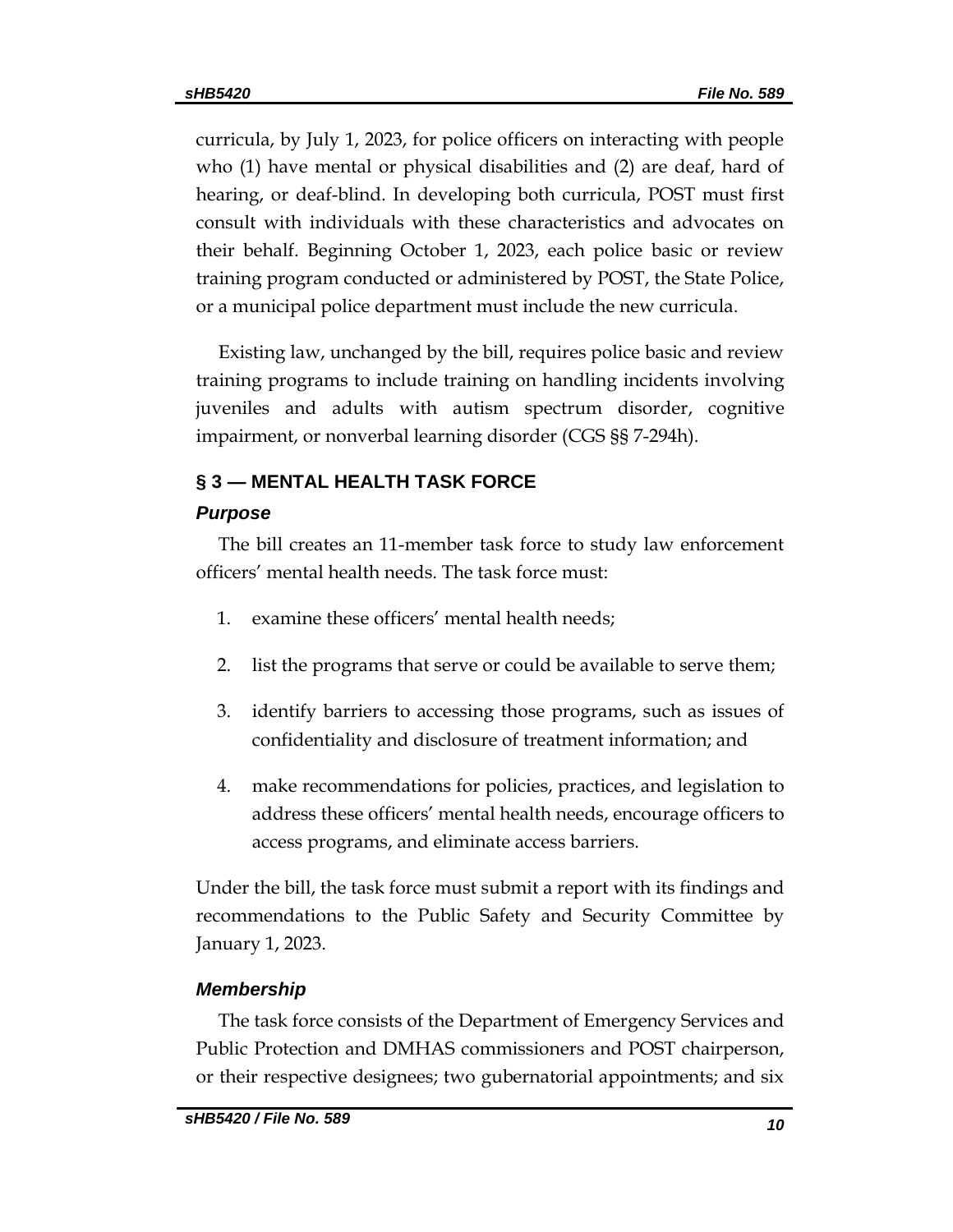legislative appointments. Table 1, below, provides the qualifications for the appointed members.

| <b>Appointing Authority</b>  | <b>Qualification</b>                                                                                                                                                     |
|------------------------------|--------------------------------------------------------------------------------------------------------------------------------------------------------------------------|
| Governor                     | • a municipal police chief representing the<br><b>Connecticut Police Chiefs Association</b>                                                                              |
|                              | a labor organization representative for<br>sworn members of municipal police<br>departments                                                                              |
| House speaker                | • a representative of the Honor Wellness<br>Center or another nonprofit organization<br>that provides mental health treatment for<br>police officers                     |
| Senate president pro tempore | • a representative of the Connecticut<br>Alliance to Benefit Law Enforcement or<br>another nonprofit organization that trains<br>police officers on mental health issues |
| House majority leader        | • a labor organization representative for<br>sworn members of the State Police                                                                                           |
| Senate majority leader       | • a police officer from a municipal police<br>department                                                                                                                 |
| House minority leader        | a representative of the Police Officers<br>٠<br><b>Association of Connecticut</b>                                                                                        |
| Senate minority leader       | • a police officer from a municipal police<br>department                                                                                                                 |

**Table 1: Task Force Appointments and Qualifications**

Under the bill, the appointing authorities must make their appointments within 30 days after the bill's passage and fill any vacancies. The legislative appointments may be legislators.

The bill requires the House speaker and the Senate president to select the task force's chairpersons from among its members. The chairpersons must schedule and hold the task force's first meeting within 60 days after the bill's passage.

# *Administration*

The Public Safety and Security Committee's administrative staff serves as task force staff. The task force terminates when it submits its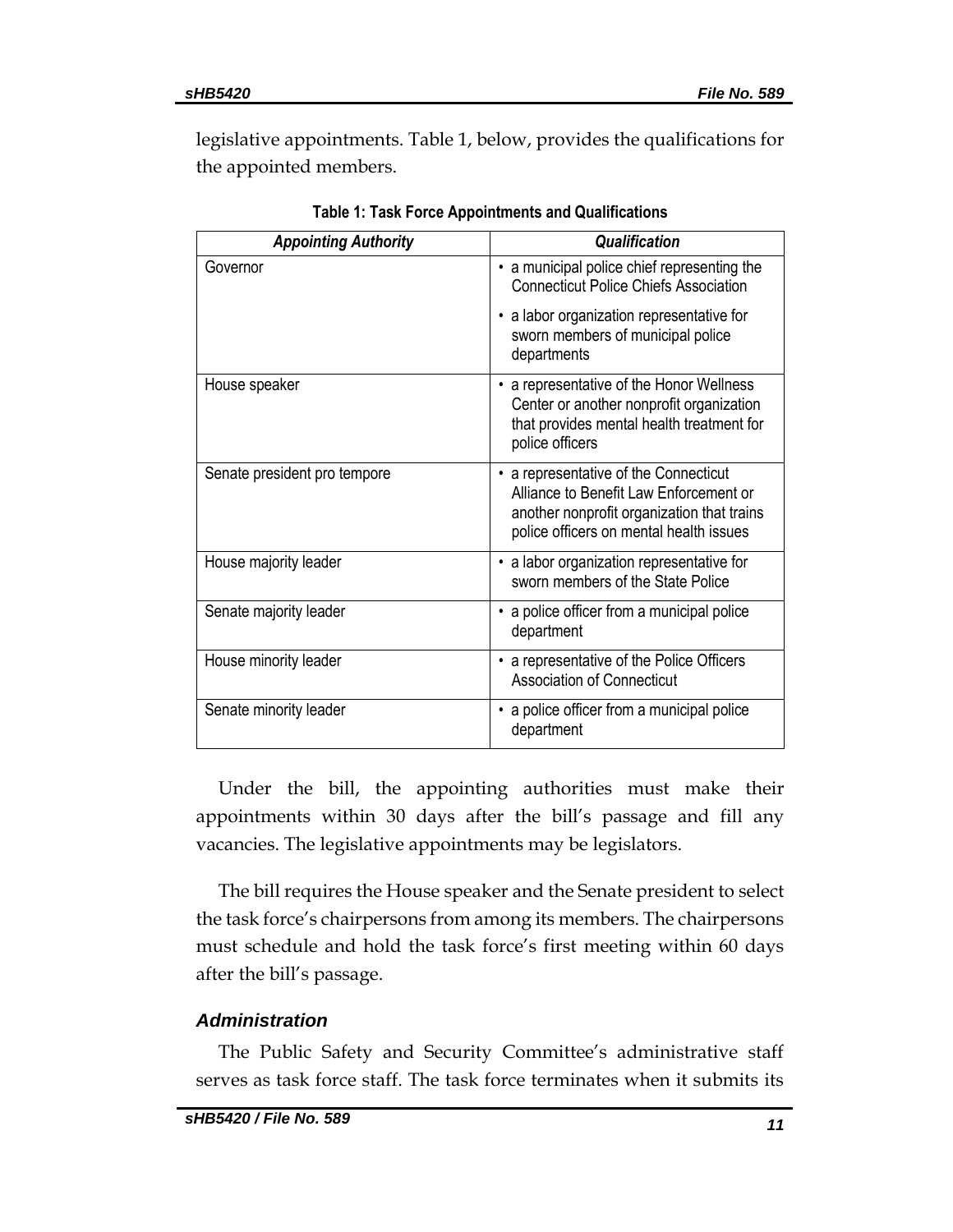report or January 1, 2023, whichever is later.

# **§ 5 — ONLINE POLICE TRAINING REPORT**

Under existing law, POST may (1) develop an interactive electronic computer platform to administer training courses and (2) authorize police officers to complete certified review training at a local police department facility using the platform (CGS § 7-294d(a)(9)). The bill requires POST, by January 1, 2023, to submit a report to Public Safety and Security Committee that:

- 1. provides the implementation status of its interactive electronic computer platform;
- 2. describes any criteria it used to determine when officers may use the platform to complete certified review training;
- 3. determines whether any other police officer training that is required after initial certification may be done through the platform or another online or remote format without compromising training quality; and
- 4. recommends any legislation necessary to carry out its findings.

# **§ 6 — COMMUNITY AND LAW ENFORCEMENT FOR ADDICTION RECOVERY REPORT**

The bill requires DMHAS to submit a report to the Public Safety and Security Committee by January 1, 2023, that examines its Community and Law Enforcement for Addiction Recovery project. The report must include (1) an analysis of whether the project has successfully achieved its goals, (2) recommendations on improving the project, and (3) whether it should be expanded throughout the state.

# **BACKGROUND**

# *Law Enforcement Unit and Police Officers*

By law, a "law enforcement unit" is any state or municipal agency or department (or tribal agency or department created and governed under a memorandum of agreement) whose primary functions include